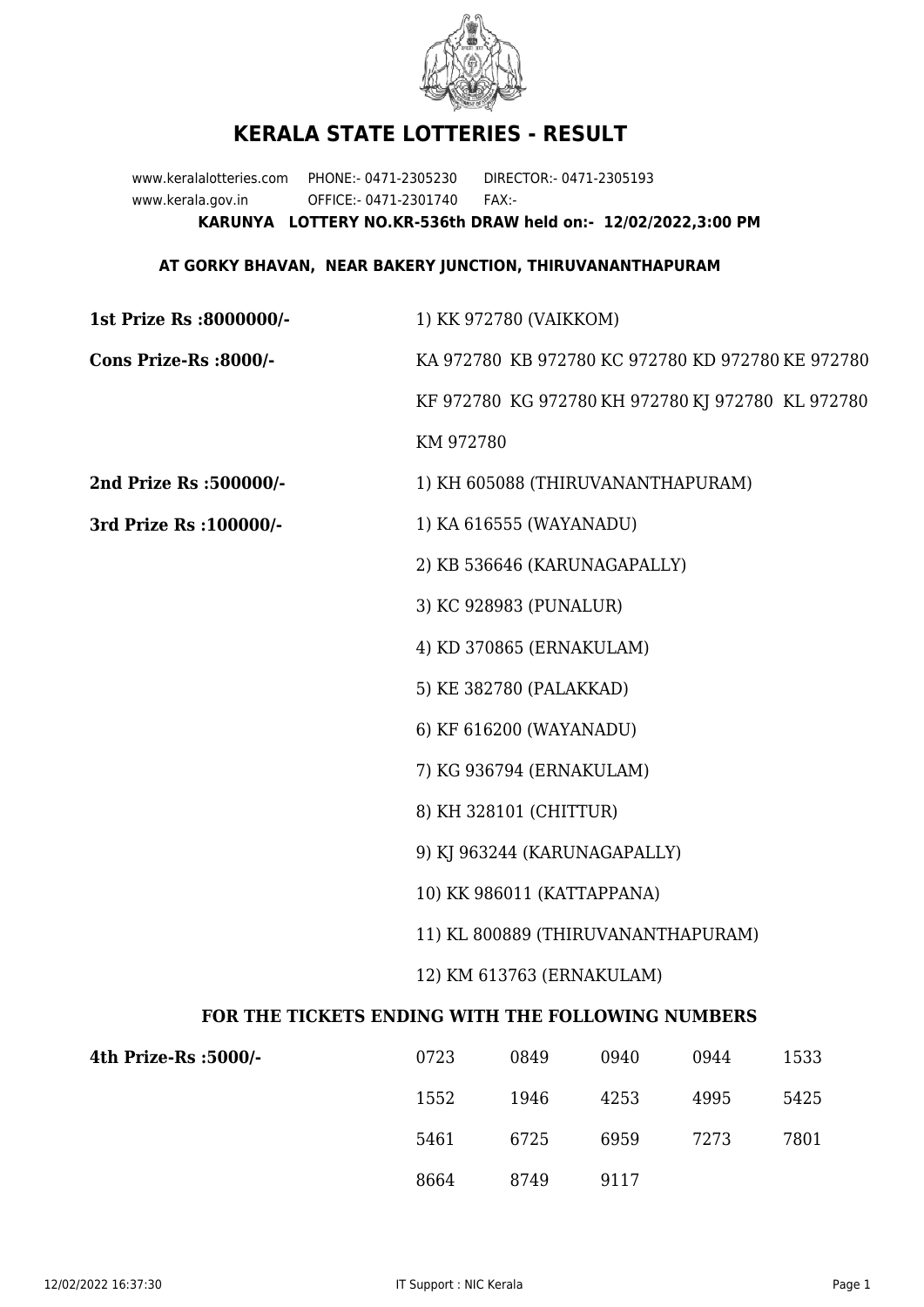| 5th Prize-Rs : 2000/- | 0304 | 3358 | 4072 | 4264 | 4819 |
|-----------------------|------|------|------|------|------|
|                       | 6076 | 6989 | 8329 | 9090 | 9924 |
| 6th Prize-Rs : 1000/- | 0570 | 1403 | 2477 | 2686 | 3701 |
|                       | 4079 | 4205 | 4902 | 5534 | 5731 |
|                       | 5890 | 7571 | 8233 | 8248 |      |
| 7th Prize-Rs :500/-   | 0097 | 0144 | 0307 | 0317 | 0326 |
|                       | 0465 | 0480 | 0545 | 0616 | 0655 |
|                       | 0842 | 1038 | 1180 | 1239 | 1391 |
|                       | 1430 | 1447 | 1482 | 1651 | 1695 |
|                       | 1786 | 1795 | 1801 | 2044 | 2431 |
|                       | 2481 | 2543 | 2966 | 3024 | 3130 |
|                       | 3249 | 3273 | 3750 | 3815 | 3911 |
|                       | 3927 | 3941 | 4069 | 4383 | 4445 |
|                       | 4471 | 4757 | 4981 | 5040 | 5138 |
|                       | 5207 | 5209 | 5476 | 5656 | 5659 |
|                       | 5928 | 5930 | 6185 | 6321 | 6431 |
|                       | 6524 | 6666 | 6976 | 7008 | 7095 |
|                       | 7112 | 7339 | 7573 | 7616 | 7617 |
|                       | 7738 | 7804 | 7891 | 8044 | 8253 |
|                       | 8526 | 8542 | 8583 | 8934 | 9010 |
|                       | 9238 | 9333 | 9430 | 9864 | 9932 |
| 8th Prize-Rs : 100/-  | 0006 | 0126 | 0173 | 0246 | 0287 |
|                       | 0299 | 0308 | 0315 | 0416 | 0477 |
|                       | 0649 | 0800 | 0809 | 0810 | 0873 |
|                       | 0958 | 0981 | 1004 | 1050 | 1147 |
|                       | 1184 | 1249 | 1251 | 1284 | 1314 |
|                       | 1331 | 1509 | 1652 | 1691 | 1821 |
|                       | 1942 | 1986 | 2019 | 2021 | 2094 |
|                       | 2205 | 2299 | 2443 | 2516 | 2545 |